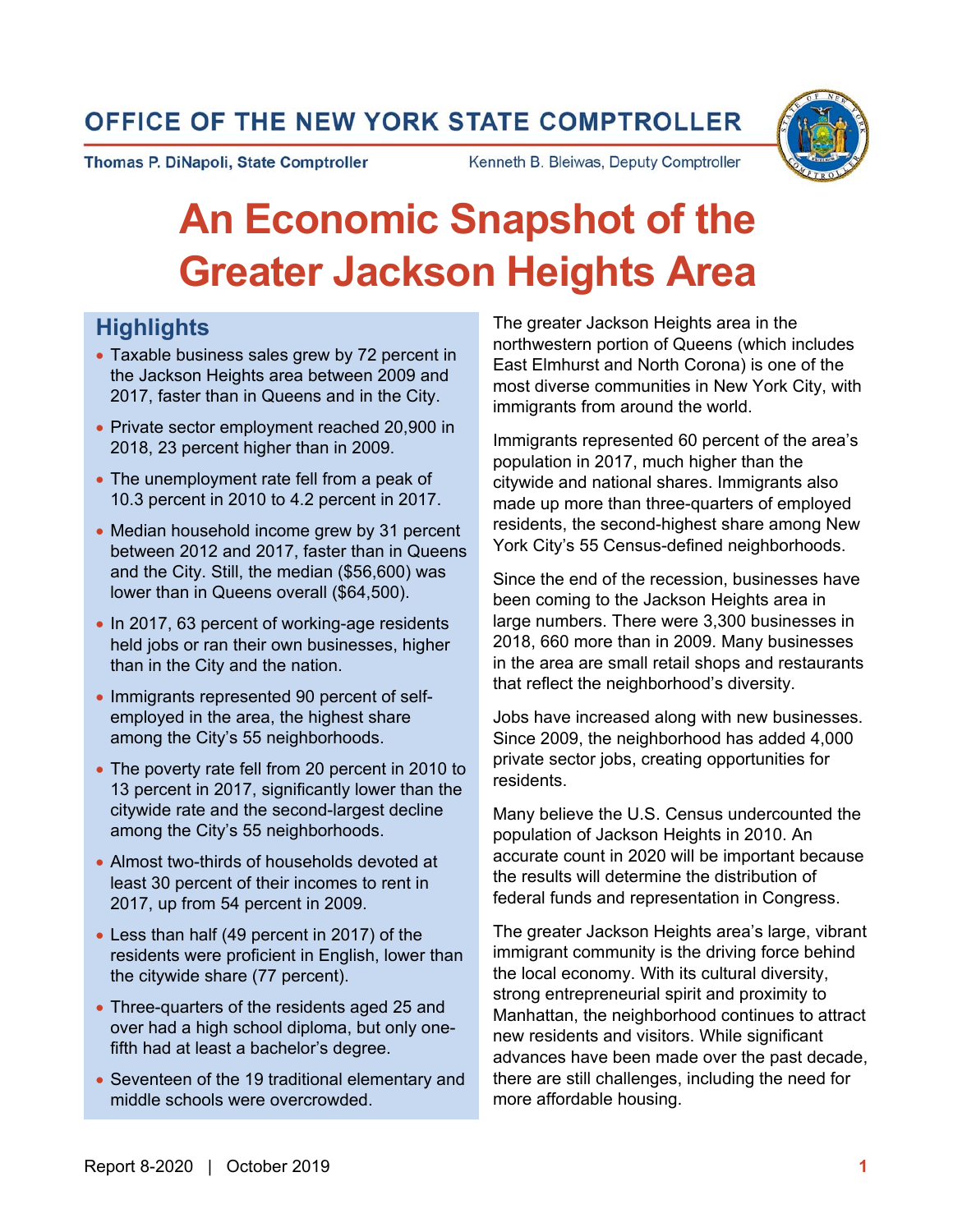### **Introduction**

The greater Jackson Heights area is one of 55 neighborhoods in New York City as defined by the U.S. Census Bureau. The neighborhood is located in northwestern Queens and is coterminous with Community Board 3. The area borders LaGuardia Airport, Grand Central Parkway, Roosevelt Avenue and the Brooklyn Queens Expressway (see Figure 1).

Jackson Heights was the nation's first gardenapartment community in 1916. The historic districts, which include clusters of garden apartments and single-family homes, range from 93rd Street through 69th Street between Northern Boulevard and Roosevelt Avenue.

The neighborhood is multicultural, with concentrations of residents and businesses from many different Latin American and South Asian countries. The main retail thoroughfares include 37th and Roosevelt avenues and 73rd, 74th, and 82nd streets. The area is also known for its street vendors, particularly food carts.

Jackson Heights has a large LGBTQ community and is home to the Queens Pride Parade, the second largest Pride celebration in the New York metropolitan area.

The Roosevelt Avenue subway station is the second busiest in Queens and a short ride to





Manhattan. The neighborhood is home to the Lexington School and Center for the Deaf, which was established in 1865, and the Bulova Corporate Center. While the neighborhood lacks green space, it is close to Flushing Meadows Corona Park, the second-largest park in the City.

# **Demographic Trends**

According to the U.S. Census Bureau, the population in the greater Jackson Heights area was 170,200 in 2017.<sup>1</sup> Immigrants made up 60 percent of the population, much higher than their citywide (37 percent) and national shares (14 percent). It was also the second-highest share among the City's 55 neighborhoods.

There were 102,300 immigrants in the Jackson Heights area. Ecuadoreans were the largest group (see Figure 2), representing one-fifth (20,800) of the immigrant population. Dominicans were the second-largest group (14,400), followed by Mexicans (11,800). Bangladeshis, Colombians, Peruvians, Chinese and Indians also made up significant shares. Among the City's neighborhoods, the Jackson Heights area had the second-largest number of immigrants from Ecuador, Mexico, Bangladesh and Colombia.

#### **FIGURE 2**





Sources: U.S. Census Bureau, American Community Survey 1-year file; OSC analysis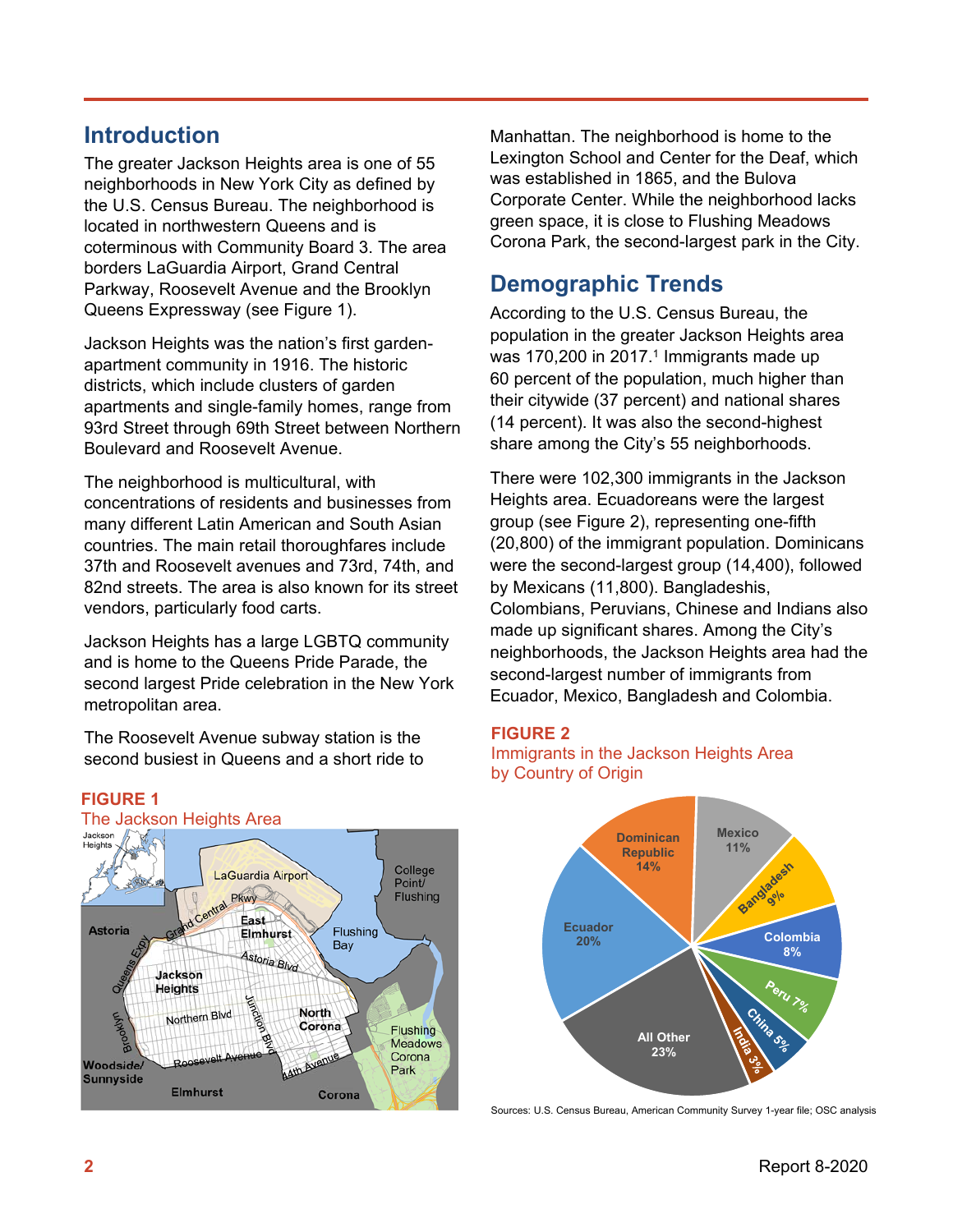In 2017, more than 60 percent of residents (both native born and immigrants) were Hispanic, 19 percent were Asian, 12 percent were White and 5 percent were Black or African American. The average household size was three people, larger than the citywide average (2.5 people).

The median age in the greater Jackson Heights area was 38, similar to the citywide median (37). However, the median age varied by neighborhood, ranging from 31 in North Corona to 40 in Jackson Heights proper.

In North Corona, children made up a larger share of the population (28 percent) than citywide (22 percent), while seniors made up a larger share of the population in Jackson Heights (15 percent) than citywide (12 percent).

Most residents in the area spoke a language other than English at home (81 percent), much higher than the shares citywide (49 percent) and in the nation (22 percent). Less than half of the residents were proficient in English, lower than the citywide share (77 percent). Of the City's 55 neighborhoods, the Jackson Heights area ranked 54th in English proficiency. However, the proficiency rate among children between the ages of 5 and 17 was much higher (84 percent).

Three-quarters of the residents in the area who were age 25 and over had a high school diploma, lower than the citywide share (82 percent). In North Corona, only half (54 percent) had a high school diploma.

Similarly, while one-fifth of area residents (21 percent) had at least a bachelor's degree, the share was lower than citywide (37 percent). Only 8 percent of the residents in North Corona had a college degree.

According to the NYU Furman Center, more than 10 percent of households in the greater Jackson Heights area were severely overcrowded, second only to the adjacent Elmhurst-Corona area.

### **Business Trends**

In 2018, there were nearly 3,300 businesses in the Jackson Heights area, 660 more than in 2009. This represents an increase of 25 percent, which was faster than the growth rate in Queens (22 percent) and the City (17 percent). Despite strong growth, there has reportedly been high turnover in response to increasing rents.

Retail stores accounted for more than one-fifth of all businesses, a higher share than in Queens or citywide. The number of restaurants increased the most, with more than 100 new establishments. There were also significant increases in the numbers of construction firms, grocery stores, and hair and nail salons.

Nearly three-quarters of businesses had fewer than five employees, and 88 percent had fewer than 10 employees. Only seven firms had 250 or more employees.

Taxable business sales increased by 72 percent since 2009 to reach \$473 million in 2017 (the most recent year for which data are available; see Figure 3).2 This growth was faster than in Queens (54 percent) and citywide (50 percent).

A controversial project that would bring new commercial and retail businesses (including Target) to 82nd Street was recently approved. There are concerns, however, that the development could displace neighborhood businesses and accelerate gentrification.

#### **FIGURE 3** Business Sales in the Jackson Heights Area



Note: Annual taxable sales data for the period beginning March 1 to the end of February in the next calendar year. Sources: NYC Department of Finance; OSC analysis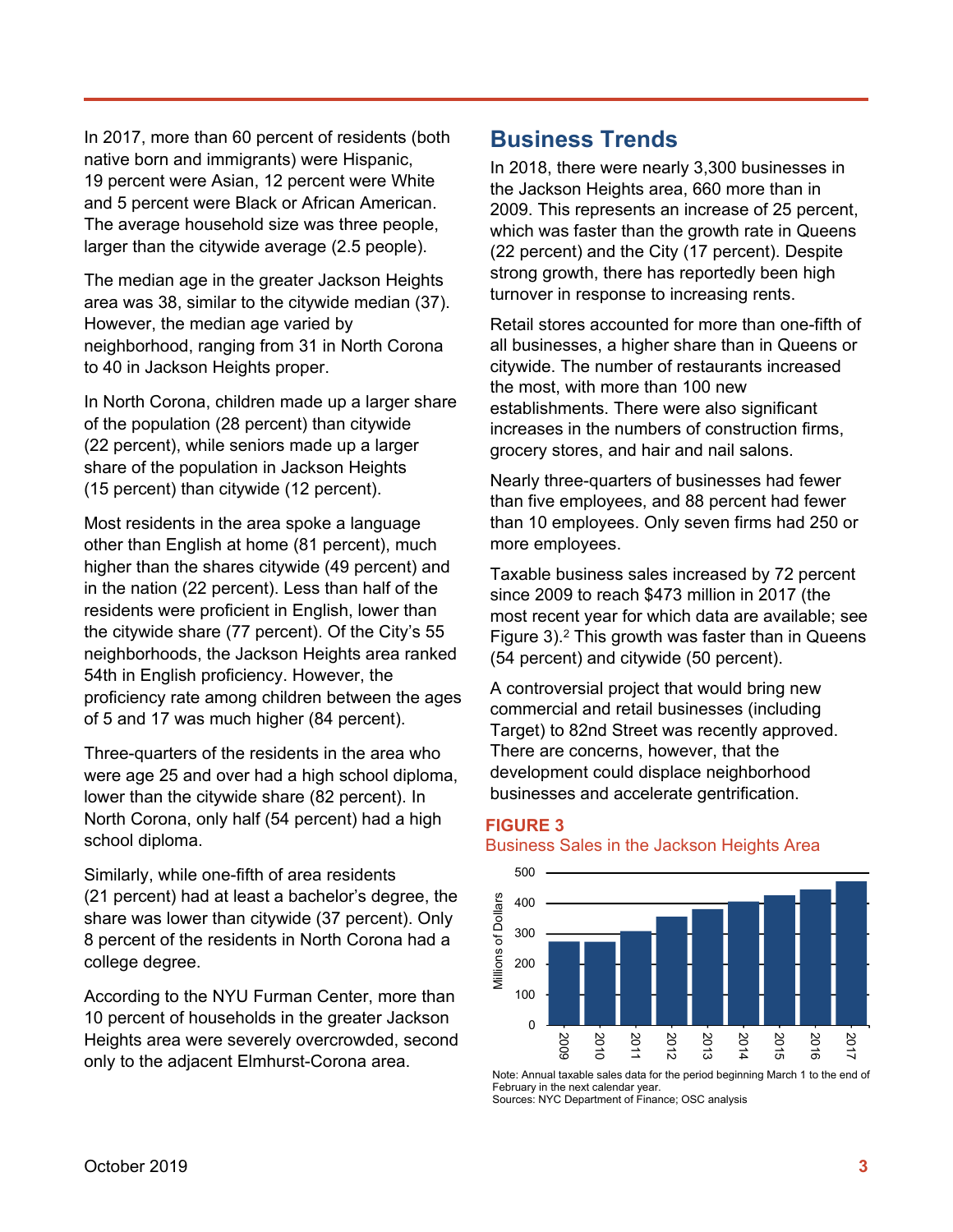# **Employment Trends**

Private sector employment in the Jackson Heights area increased by nearly 23 percent between 2009 and 2015. Although job growth slowed over the next two years and declined slightly in 2018, the neighborhood has added 4,000 private sector jobs since 2009, pushing employment to 20,900 (see Figure 4). This represents an increase of 23 percent, only slightly less than the citywide growth rate during this period. Two-thirds of the jobs added were in retail, construction, and leisure and hospitality.

#### **FIGURE 4**

Private Sector Employment



Total wages (which reflects both average salaries and employment) rose by 42 percent since 2009 to reach \$885 million in 2018. The average private sector salary rose by 15 percent to \$42,400 during this period. Although faster than the growth rate in Queens, the average salary in the Jackson Heights area was still lower than the average salary in Queens (\$50,300).

Retail trade (with 4,600 jobs and an average salary of \$34,100) was the largest employment sector in the Jackson Heights area, representing more than one-fifth of all private sector jobs (see Figure 5). The sector increased by 45 percent and added more jobs than any other sector between 2009 and 2018, growing by more than 1,400 (see Figure 6, next page). More than threequarters of the jobs added were in food, electronics and clothing stores.

#### **FIGURE 5**

Distribution of Employment, 2018



Sources: NYS Department of Labor; OSC analysis

The leisure and hospitality sector (with 3,300 jobs and an average salary of \$27,300) was responsible for 16 percent of private sector employment. Most of the jobs were in restaurants. The sector added 560 jobs between 2009 and 2018, an increase of 20 percent.

Health care (with 2,900 jobs and an average salary of \$47,200) was responsible for 14 percent of private sector employment. More than threequarters of the jobs were in ambulatory health care services, which includes doctor and dentist offices, diagnostic laboratories and home health care services.

While the neighborhood lost 450 health care jobs between 2015 and 2017, 38 percent of the jobs were regained in 2018. NYC Health + Hospitals will be building a community health center in Jackson Heights, which will provide comprehensive, one-stop ambulatory services.

The financial activities sector (with 1,500 jobs and an average salary of \$40,900) was responsible for more than 7 percent of private sector employment. Most of the jobs were in banking, real estate and car rental services. The sector has experienced very little growth since 2009.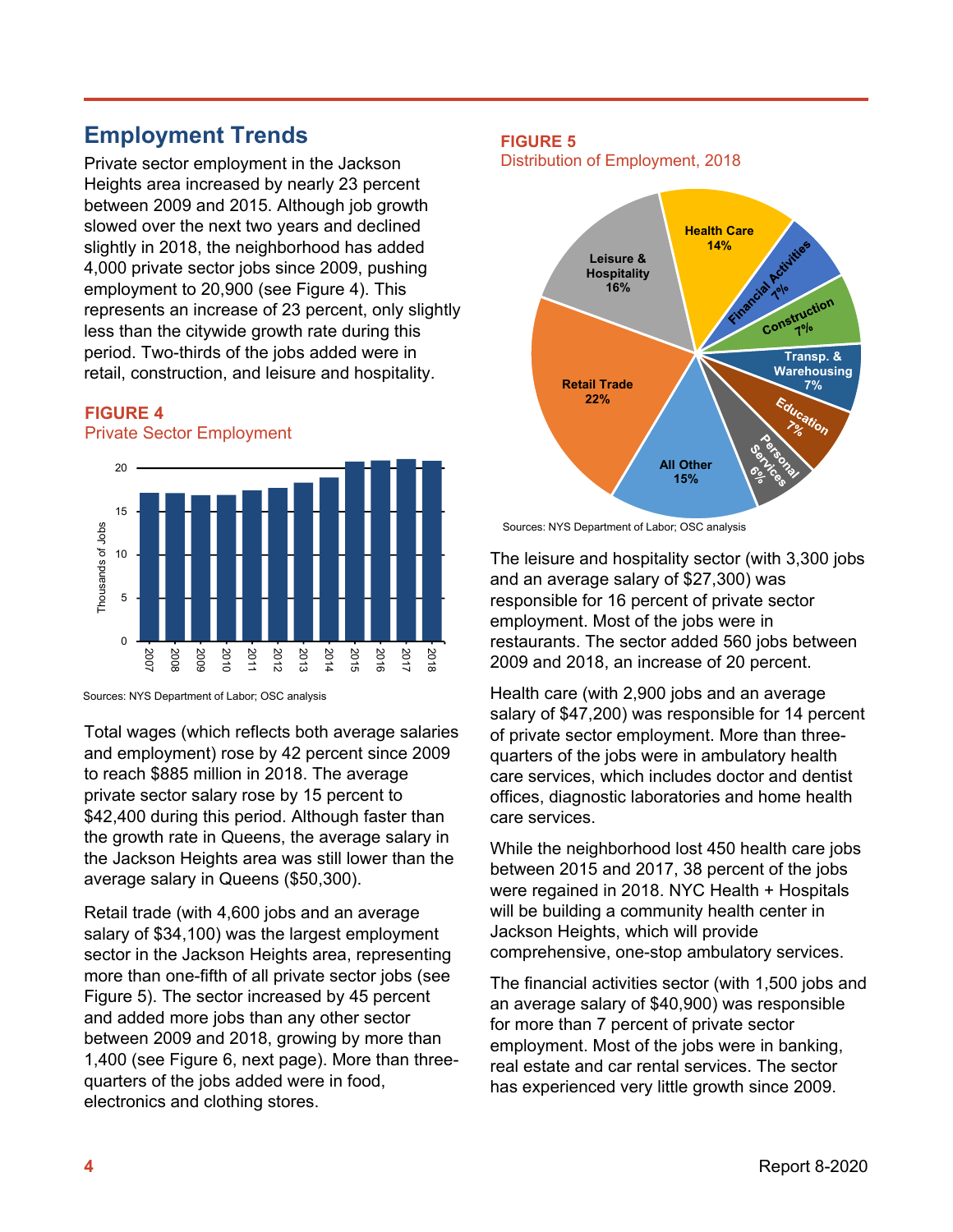#### **FIGURE 6**

Major Changes in Employment in the Jackson Heights Area, 2009-2018



Sources: NYS Department of Labor; OSC analysis

The construction sector (with 1,450 jobs and an average salary of \$57,240) was responsible for 7 percent of private sector employment. The industry added 1,200 jobs between 2009 and 2017, but half of the gains were erased in 2018.

The transportation and warehousing sector (with more than 1,400 jobs and an average salary of \$74,300) was also responsible for 7 percent of private sector employment. Half of the jobs were in private bus companies, and more than onequarter were in air transportation. The sector added 350 jobs between 2009 and 2018, an increase of 33 percent.

The educational services sector (with 1,400 jobs and an average salary of \$44,600) added more than 400 jobs between 2009 and 2018, an increase of 42 percent. Most of the jobs were in private elementary and secondary schools, and specialized schools.

The personal services sector (with 1,300 jobs and an average salary of \$33,200) includes dry cleaners, auto repair shops, and hair and nail salons. The sector added more than 300 jobs since 2009, an increase of 34 percent.

### **Spotlight on LaGuardia Airport**

LaGuardia Airport, located to the north of the Jackson Heights area, is the busiest airport in the nation without nonstop service to Europe. A significant number of the jobs in the Jackson Heights area are due to its proximity to LaGuardia. In addition, the airport offers employment opportunities for local residents.

Employment at the airport totaled 12,700 jobs in 2018, an increase of 83 percent since 2009. The jobs at the airport pay well, with an average salary of \$82,000. According to the Port Authority of New York and New Jersey, LaGuardia accounted for more than \$18.7 billion in regional economic activity.

The airport is undergoing a much-needed renovation. Private financing is expected to cover 80 percent of the \$8 billion cost of redevelopment.

Work began in 2016 on the modernization of the Central Terminal Building (Terminal B). By December 2018, 11 of the 18 gates had opened. A new parking garage, with 3,100 public parking spaces, opened in February 2018. The remaining seven gates (along with pedestrian bridges and additional concourses) are scheduled to be completed in 2020. In 2017, work began on the Delta Airlines renovation of Terminals C and D, which will redevelop and combine the terminals.

The LaGuardia Redevelopment Team attends community board and other local meetings to keep residents informed about the project. The Council for Airport Opportunity recruits daily at LaGuardia and John F. Kennedy airports for employment opportunities in aviation.

The Port Authority has budgeted \$1.5 billion for developing a LaGuardia AirTrain that will connect the airport to the New York City subway and the Long Island Rail Road at Willets Point. The AirTrain will provide a 30 minute rail connection to Midtown Manhattan.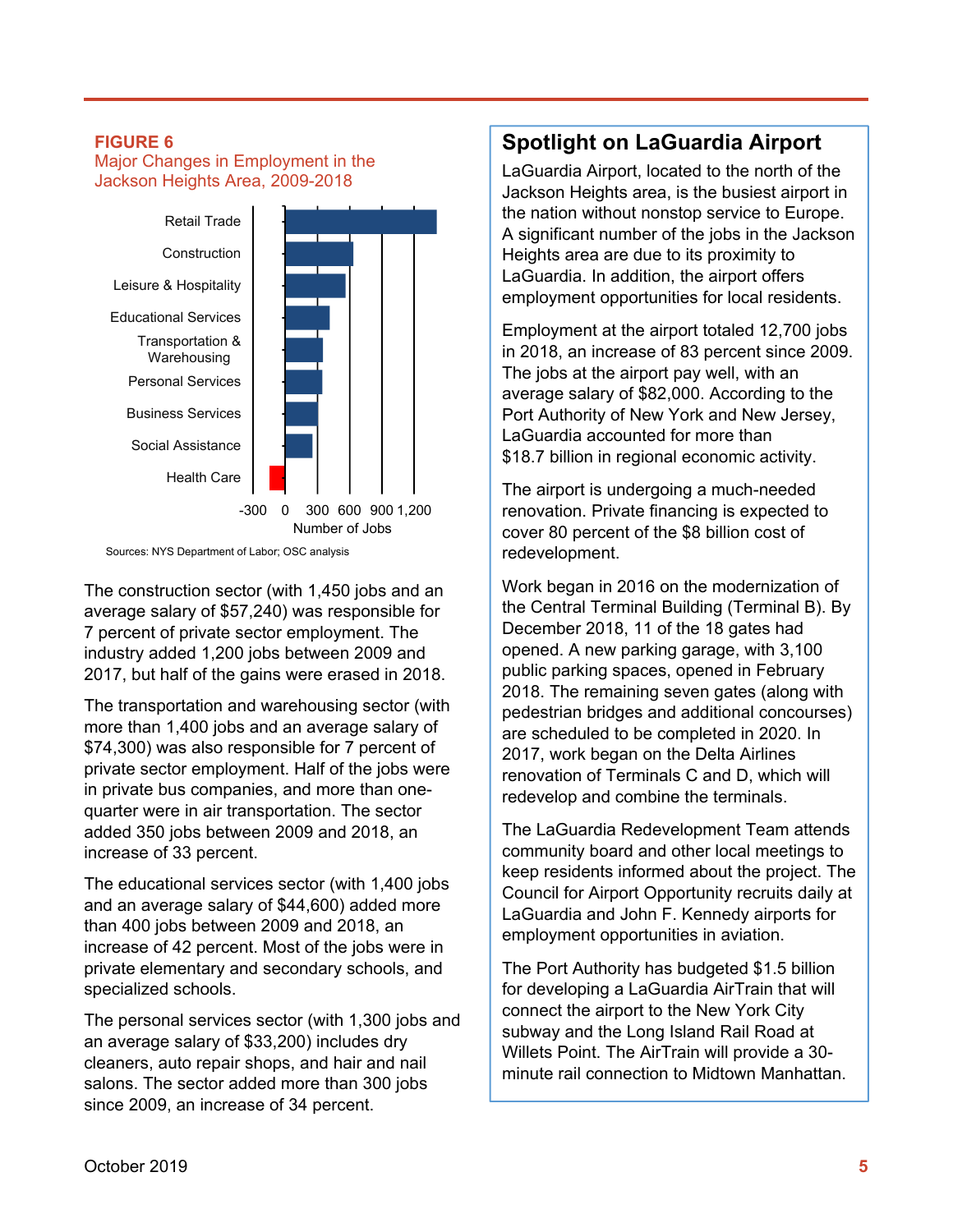# **Residents in the Work Force**

According to the U.S. Census Bureau, 63 percent of the working-age population in the greater Jackson Heights area (85,530 residents) held jobs or ran their own businesses in 2017, a higher share than in Queens (61 percent) and the City (60 percent). Immigrants made up more than three-quarters (77 percent) of employed residents, the second-highest share of the City's 55 neighborhoods.

Most residents (86 percent) worked in Manhattan or Queens. The average commute time was 44 minutes, similar to the Queens average but nearly twice the national average (27 minutes). More than half of the workers commuted by subway. The area is served by the E, F, M, R and No. 7 subway lines. Residents in East Elmhurst rely more on cars and buses, and have slightly longer commutes.

Area residents worked in a wide variety of occupations. The most common jobs were construction workers, housekeepers, janitors, taxi drivers, retail workers, restaurant workers, administrative assistants and office clerks.

Residents who worked full-time earned an average of \$47,000. More than two-thirds (68 percent) earned less than \$50,000 annually, a higher share than in Queens overall (52 percent). Only 8 percent of area residents earned \$100,000 or more, lower than the share in Queens (13 percent).

The Jackson Heights area had the highest share of self-employed residents (15 percent) of any neighborhood in Queens, and the sixth highest in the City. Of the 12,650 self-employed residents, 90 percent were immigrants, the highest share among the City's 55 neighborhoods.

The U.S. Census Bureau estimates that the unemployment rate in the greater Jackson Heights area fell from the recessionary peak of 10.3 percent in 2010 to 4.2 percent in 2017, lower than the rate in Queens (5.2 percent) and the City (6.4 percent).3 However, the unemployment rate in East Elmhurst was higher than the average in the greater Jackson Heights area.

# **Household Income**

The median household income in the greater Jackson Heights area fell by 16 percent between 2009 and 2012, the largest decline of the City's 55 neighborhoods. Since 2012, household income has rebounded strongly, rising by 31 percent to \$56,600 in 2017 (much faster than in Queens and the City).

Despite the strong growth, household income was still below the 2009 level on an inflationadjusted basis and below the median in Queens (\$64,500). In addition, median household incomes were lower in East Elmhurst and North Corona than in Jackson Heights.

The household poverty rate fell from 20 percent in 2010 to 13 percent in 2017, significantly lower than the citywide rate and the second-largest decline among the City's 55 neighborhoods. The decline represents 15,200 fewer people in poverty.

While the five-year poverty rate in Jackson Heights proper (12.7 percent) was also significantly lower than the citywide rate, the poverty rates in East Elmhurst (18.8 percent) and North Corona (19.5 percent) were similar to the citywide rate.

The five-year child poverty rate in Jackson Heights (16.6 percent) was much lower than the citywide rate (27.8 percent). However, the child poverty rates in East Elmhurst (26.9 percent) and North Corona (27.8 percent) were similar to the citywide rate.

In 2017, 13 percent of households in the area received Supplemental Nutrition Assistance Program benefits (SNAP, also known as food stamps). While similar to the share in Queens, this was lower than the citywide share (20 percent). A higher share of households in the Jackson Heights area (41 percent) relied on Medicaid than in Queens (31 percent) or the City (34 percent).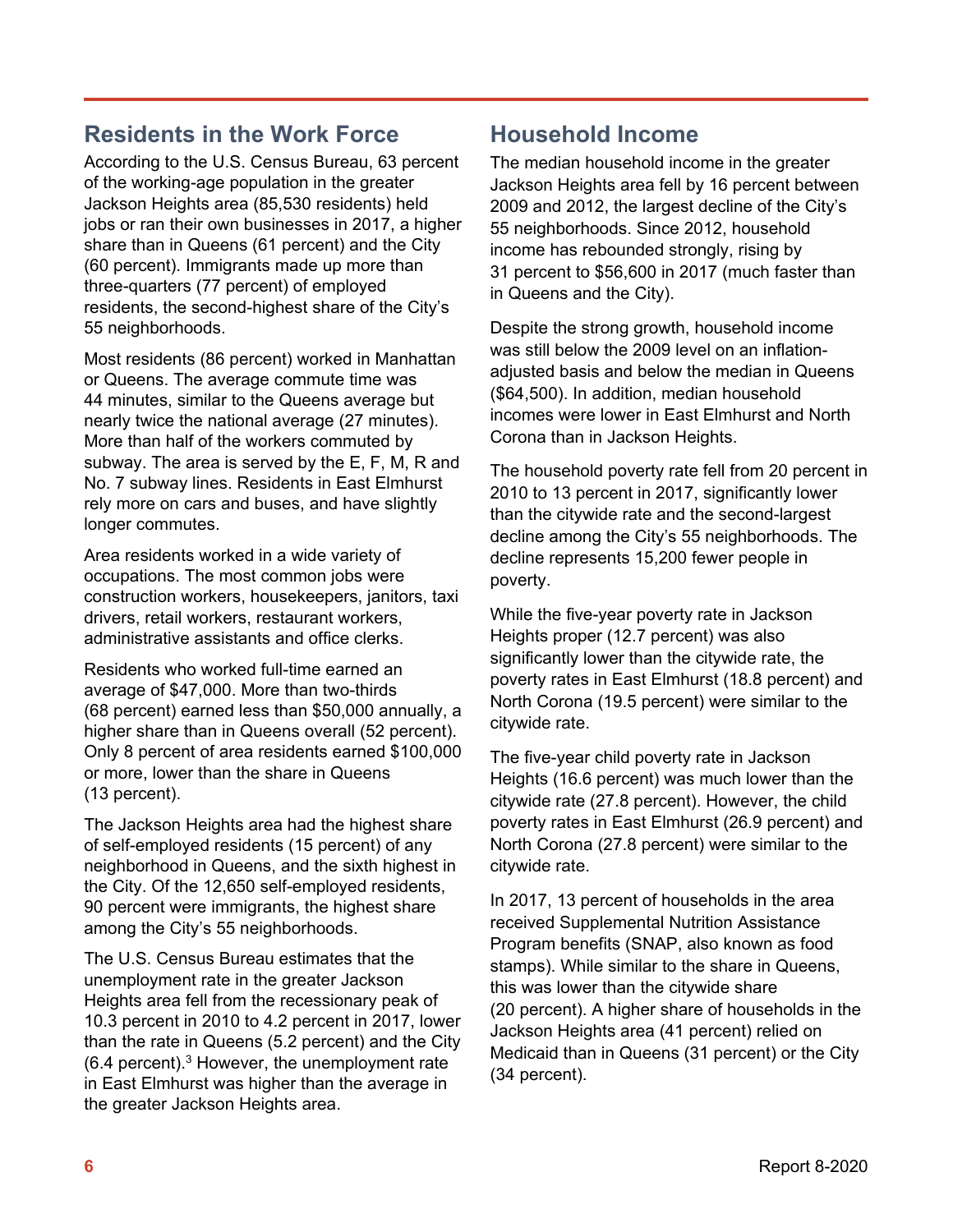# **Housing**

In 2017, there were 49,500 occupied housing units in the Jackson Heights area. More than three-fifths were rental units. The rental vacancy rate was 0.7 percent (lower than the citywide rate of 3.5 percent), reflecting the popularity of the area. There is also evidence that higher income households are moving into the neighborhood. For example, there were nearly 1,400 renting households with incomes over \$150,000 in 2017, more than twice the number in 2005.

Since 2009, median rent has grown by 26 percent, nearly three times faster than the growth in household income (10 percent). The median rent was \$1,500 in 2017, similar to the Queens median.

Nearly half the apartments in the area are unregulated and rent at market rates. According to Zillow Market Research, market-rate rents in Jackson Heights increased by 32 percent between 2011 and 2016, and have averaged almost \$2,200 since then (see Figure 7).

Almost two-thirds of rental households devoted at least 30 percent of their incomes to rent, up from 54 percent in 2009. Almost 35 percent of the households in the Jackson Heights area faced a severe rent burden, devoting at least half of their incomes to rent.

The NYU Furman Center reported 23.6 serious housing code violations per 1,000 rental units in the area in 2017. While less than half the citywide rate (51 serious violations), this was slightly higher than the rate in Queens (20.6 serious violations).

About 38 percent of the households in the area own their homes, higher than the citywide home ownership rate (33 percent). Nearly half live in single-family homes, and most of the others live in cooperative apartments.

According to Zillow Market Research, the value of single-family homes fell by 21 percent between 2006 and 2010, reflecting the impact of the recession. The value of condominiums and cooperatives did not fall as sharply (see Figure 7), but values were depressed for an extended period.

Values began rising in 2013 and quickly exceeded the prerecession level. By 2018, the median value of single-family homes had risen to \$861,700, surpassing the value in 2006 by 31 percent. The median value of condominiums and cooperatives reached \$488,600, 47 percent higher than the 2006 value.

### **FIGURE 7**